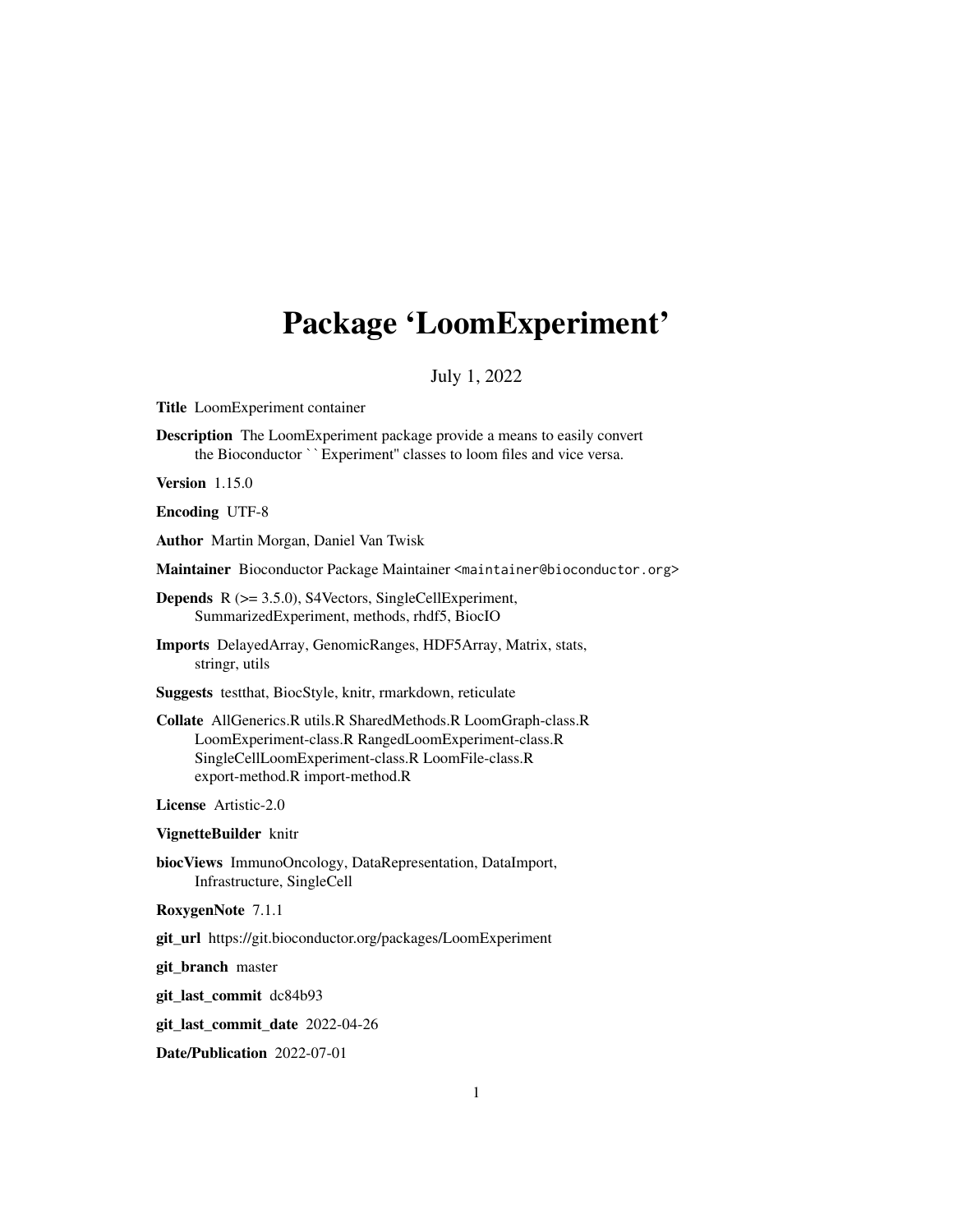# <span id="page-1-0"></span>R topics documented:

| Index | 10 |
|-------|----|
|       |    |
|       |    |
|       |    |
|       |    |
|       |    |
|       |    |
|       |    |

export-methods *Export LoomExperiment to LoomFile*

# Description

Exports a LoomExperiment to a LoomFile. Note the colGraph and rowGraph contained within the LoomExperimnet object are 1-indexed in R and are converted to 0-indexed in the loom file.

#### Usage

```
## S4 method for signature 'LoomExperiment,LoomFile,ANY'
export(object, con,
  matrix=assayNames(object)[1], rownames_attr="rownames", colnames_attr="colnames")
```
# Arguments

| object        | A LoomExperiment object to be exported. File must have the . loom extension.                                                                                                                                                                                                                                                |
|---------------|-----------------------------------------------------------------------------------------------------------------------------------------------------------------------------------------------------------------------------------------------------------------------------------------------------------------------------|
| con           | The connection from which data is loaded or to which data is saved. If this is<br>a character vector, it is assumed to be a filename and a corresponding file<br>connection is created and then closed after exporting the object. If a RTLFile<br>derivative, the data is loaded from or saved to the underlying resource. |
| matrix        | A matrix in which the column and rows for the Loom file will be derived.<br>The default argument is dervied from the the first assay in the LoomExperiment<br>object.                                                                                                                                                       |
| rownames_attr | A character vector indicating the name of the rowData attribute to represent<br>the names rownames in the LoomExperiment object.                                                                                                                                                                                            |
| colnames_attr | A character vector indicating the name of the coldata attribute to represent<br>the names colnames in the LoomExperiment object.                                                                                                                                                                                            |

#### Value

An error code indiciating whether the operation was successful.

# See Also

[LoomExperiment](#page-3-1), [LoomFile](#page-6-1),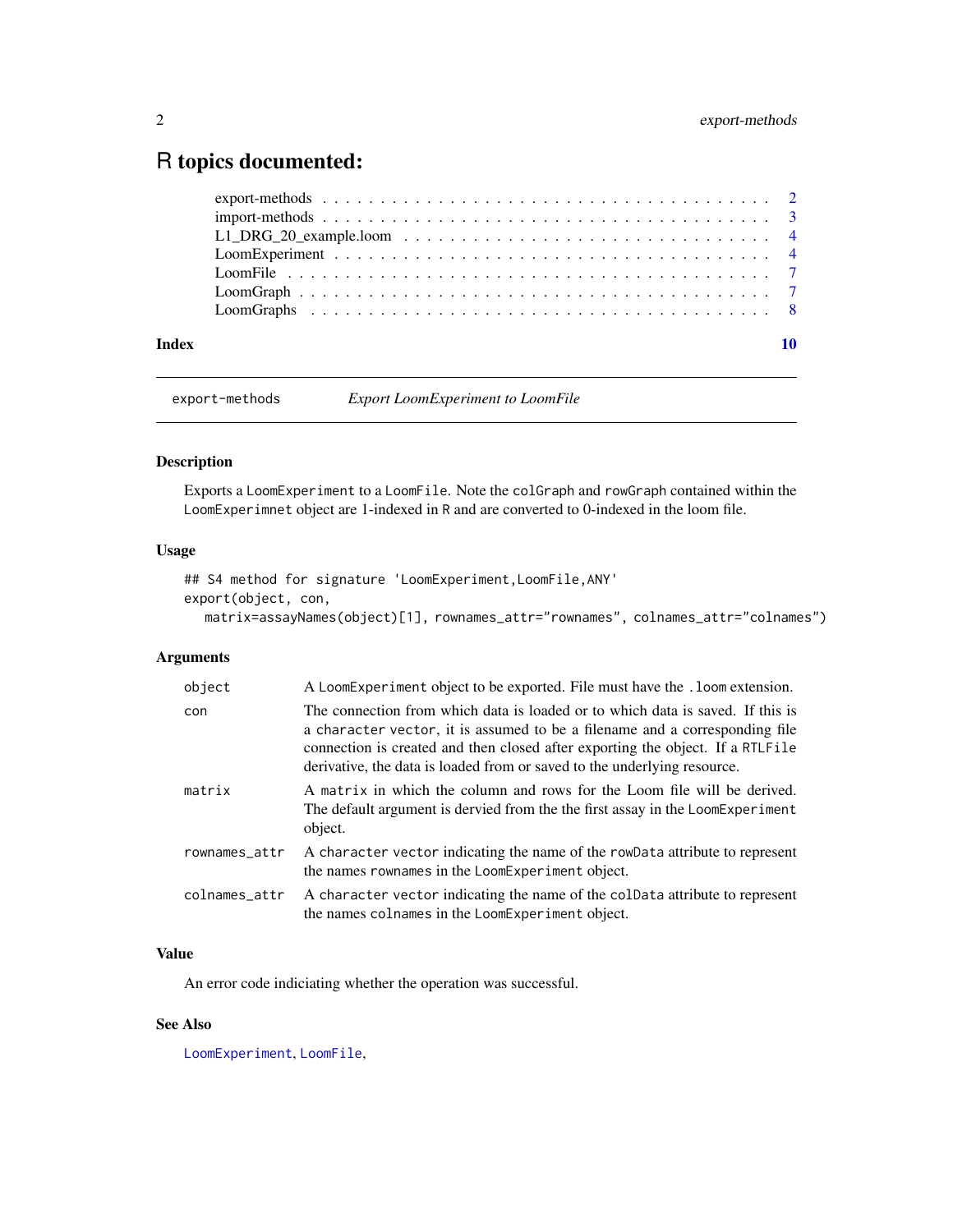# <span id="page-2-0"></span>import-methods 3

#### Examples

```
counts <- matrix(rpois(100, lambda = 10), ncol=10, nrow=10)
sce <- SingleCellExperiment(assays = list(counts = counts))
scle <- SingleCellLoomExperiment(sce)
tempfile <- tempfile(fileext=".loom")
export(scle, tempfile)
```
import-methods *Import LoomExperiment from LoomFile*

#### Description

Imports a LoomExperiment from a LoomFile. Note the colGraph and rowGraph contained within the 0-indexed loom file will be converted to the 1-indexed represnetation in the resulting LoomExperiment object.

#### Usage

```
## S4 method for signature 'LoomFile,ANY,ANY'
import(con, ...,
  type = c("SingleCellLoomExperiment", "LoomExperiment", "RangedLoomExperiment"),
    rownames_attr=NULL, colnames_attr=NULL)
```
#### Arguments

| con           | A character indicating the loom file to be created. File must have the .100m<br>extension.                                                                                                                                                                                                                                                                                   |
|---------------|------------------------------------------------------------------------------------------------------------------------------------------------------------------------------------------------------------------------------------------------------------------------------------------------------------------------------------------------------------------------------|
| .             | Additional arguments                                                                                                                                                                                                                                                                                                                                                         |
| type          | Either "SingleCellLoomExperiment", "LoomExperiment", or "RangedLoomEx-<br>periment". This value decides what type of object that will be returned by<br>import. If left empty import will either determine what type of class should be<br>used by the context of the file. If it cannot be determined, the LoomExperiment<br>type will default to SingleCellLoomExperiment. |
| rownames_attr | A character vector indicating the name of the rowData attribute to represent<br>the names rownames in the LoomExperiment object.                                                                                                                                                                                                                                             |
| colnames_attr | A character vector indicating the name of the coldata attribute to represent<br>the names colnames in the LoomExperiment object.                                                                                                                                                                                                                                             |

#### Value

An object of class LoomExperiment

# See Also

[LoomExperiment](#page-3-1), [LoomFile](#page-6-1),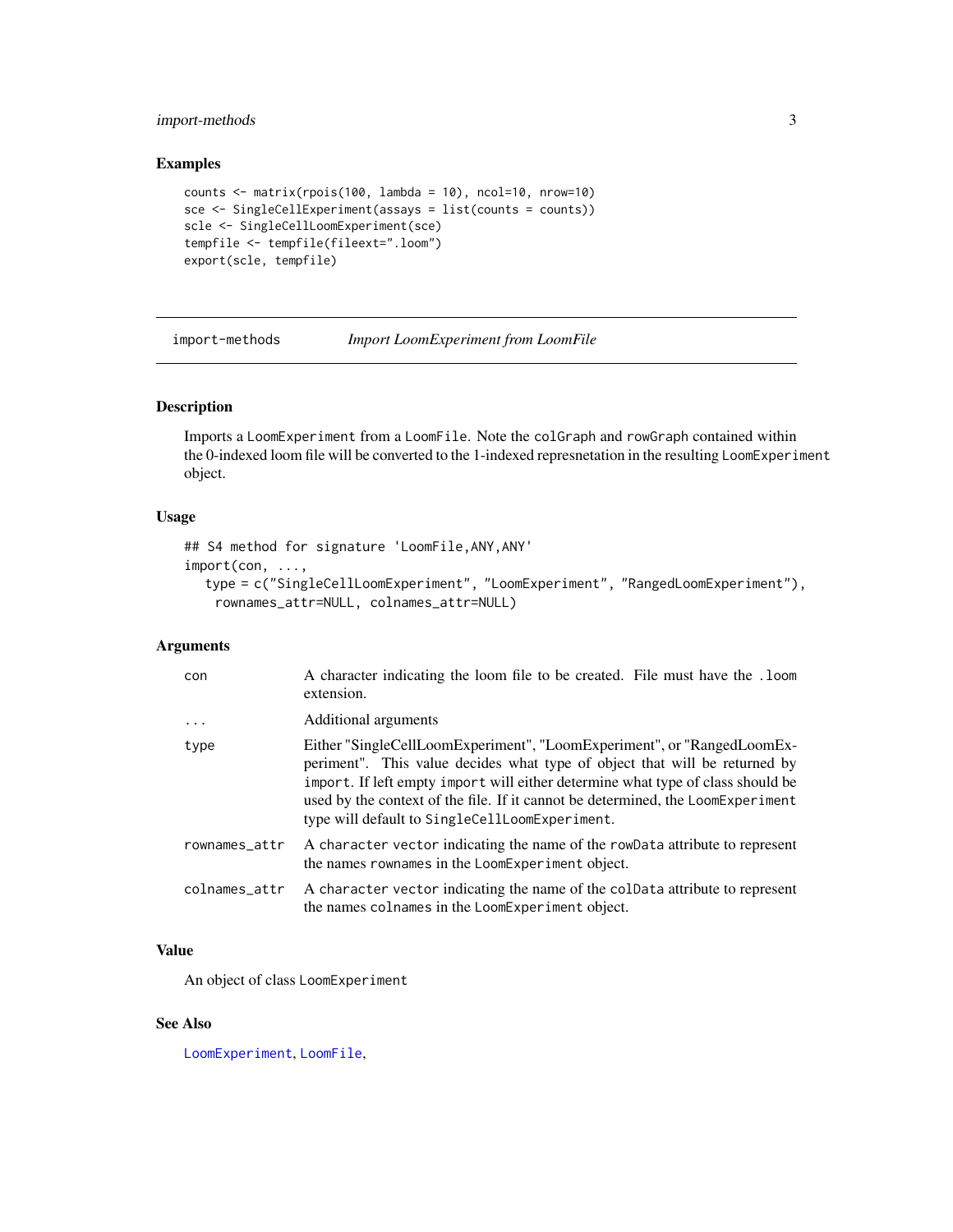#### Examples

```
l1_file <- system.file("extdata", "L1_DRG_20_example.loom", package = "LoomExperiment")
scle <- import(l1_file, type="SingleCellLoomExperiment")
scle
```
L1\_DRG\_20\_example.loom

*L1\_DRG\_20\_example.loom*

#### Description

An example hdf5 file in the Loom file format obtained from the Linnarson Lab.

The original file was imported using LoomExperiment and truncated using the package's subsetting methods. The purpose of this truncation was to reduce the total size of the data as the file's purpose is simply to demonstrate LoomExperiment's functionality.

The data set has dimensions of 20x20. The file contains 7 rowData and 103 colData entries each corresponding to readings generated by high-throughput sequencing experiments. In addition, a colGraphs entry encoding aLoomGraph containing two LoomGraph objects are also included.

#### Format

An hdf5 file in the Loom format

#### Examples

```
## Load L1_DRG_20_example.loom using LoomExperiment's import() method
l1_file <- system.file("extdata", "L1_DRG_20_example.loom", package = "LoomExperiment")
scle <- import(l1_file, type="SingleCellLoomExperiment")
scle
```
<span id="page-3-2"></span>

| LoomExperiment |                  | LoomExperiment, RangedLoomExperiment, and SingleCellLoomEx- |  |
|----------------|------------------|-------------------------------------------------------------|--|
|                | periment classes |                                                             |  |

#### <span id="page-3-1"></span>Description

The LoomExperiment family of classes is used as a bridge between Bioconductor's "Experiment" classes and the Linnarson Lab's [http://linnarssonlab.org/loompy/index.html.](#page-0-0) The family of Loom-Experiment classes all inherit from the class LoomExperiment as well as their respectively named parent classes. The LoomExperiment class inheirts from [SummarizedExperiment](#page-0-0).

<span id="page-3-0"></span>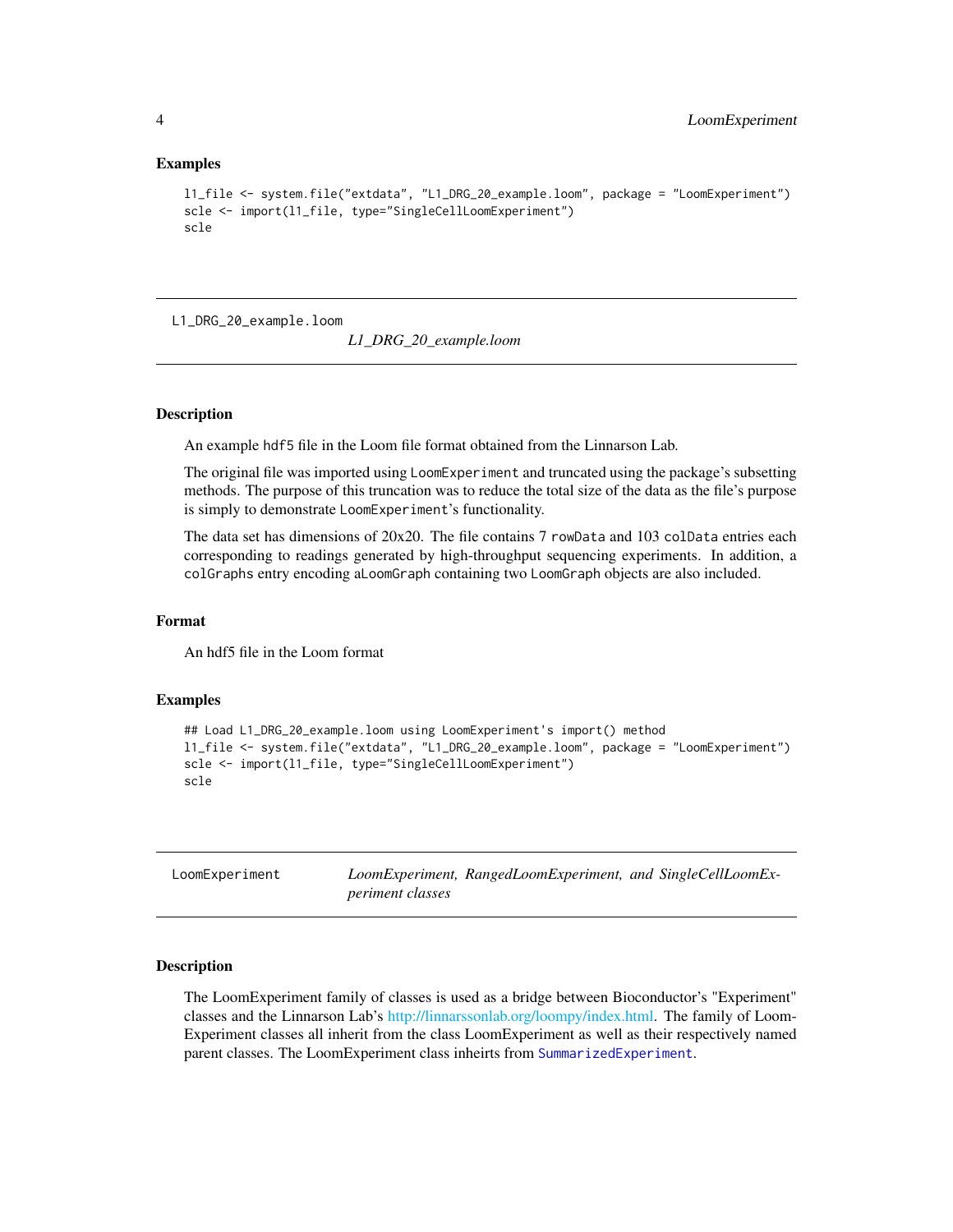# LoomExperiment 5

#### Usage

## Constructor

```
LoomExperiment(..., colGraphs = LoomGraphs(), rowGraphs = LoomGraphs())
RangedLoomExperiment(..., colGraphs = LoomGraphs(), rowGraphs = LoomGraphs())
SingleCellLoomExperiment(..., colGraphs = LoomGraphs(), rowGraphs = LoomGraphs())
```

```
## Accessors
```

```
## S4 method for signature 'LoomExperiment'
colGraphs(x, ...)
## S4 replacement method for signature 'LoomExperiment'
colGraphs(x, ...) \leftarrow value## S4 method for signature 'LoomExperiment'
rowGraphs(x, ...)
## S4 replacement method for signature 'LoomExperiment'
rowGraphs(x, ...) <- value
```

```
## Subsetting
```

```
## S4 method for signature 'LoomExperiment'
x[i, j, ..., drop=TRUE]
```
## Binding

```
## S4 method for signature 'LoomExperiment'
rbind(..., deparse.level=1)
## S4 method for signature 'LoomExperiment'
cbind(..., deparse.level=1)
```
#### Arguments

| $\mathsf{x}$         | A LoomExperiment object                                                                                                                                        |  |  |  |  |
|----------------------|----------------------------------------------------------------------------------------------------------------------------------------------------------------|--|--|--|--|
| colGraphs, rowGraphs |                                                                                                                                                                |  |  |  |  |
|                      | LoomGraphs to be placed in either the colGraphs or rowGraphs slot respectively                                                                                 |  |  |  |  |
| value                | For colGraphs<- and rowGraphs<-, value will be the replacement to the slot.<br>For drophits $\leftarrow$ , indices to replace selected indices with.           |  |  |  |  |
| $\cdot$              | For constructors, $\dots$ will be passed on to the respective Experiment constructor.                                                                          |  |  |  |  |
| i,j                  | For subsetting, indices specifying elements to subset LoomGraph by. For dropHits,<br>numeric indicating the node number                                        |  |  |  |  |
| drop                 | For matrices and arrays. If 'TRUE' the result is coerced to the lowest posible<br>dimesnion. This only woeks for extracting elements, not for the replacement. |  |  |  |  |
| deparse.level        | See '?base::cbind' for a description of this argument.                                                                                                         |  |  |  |  |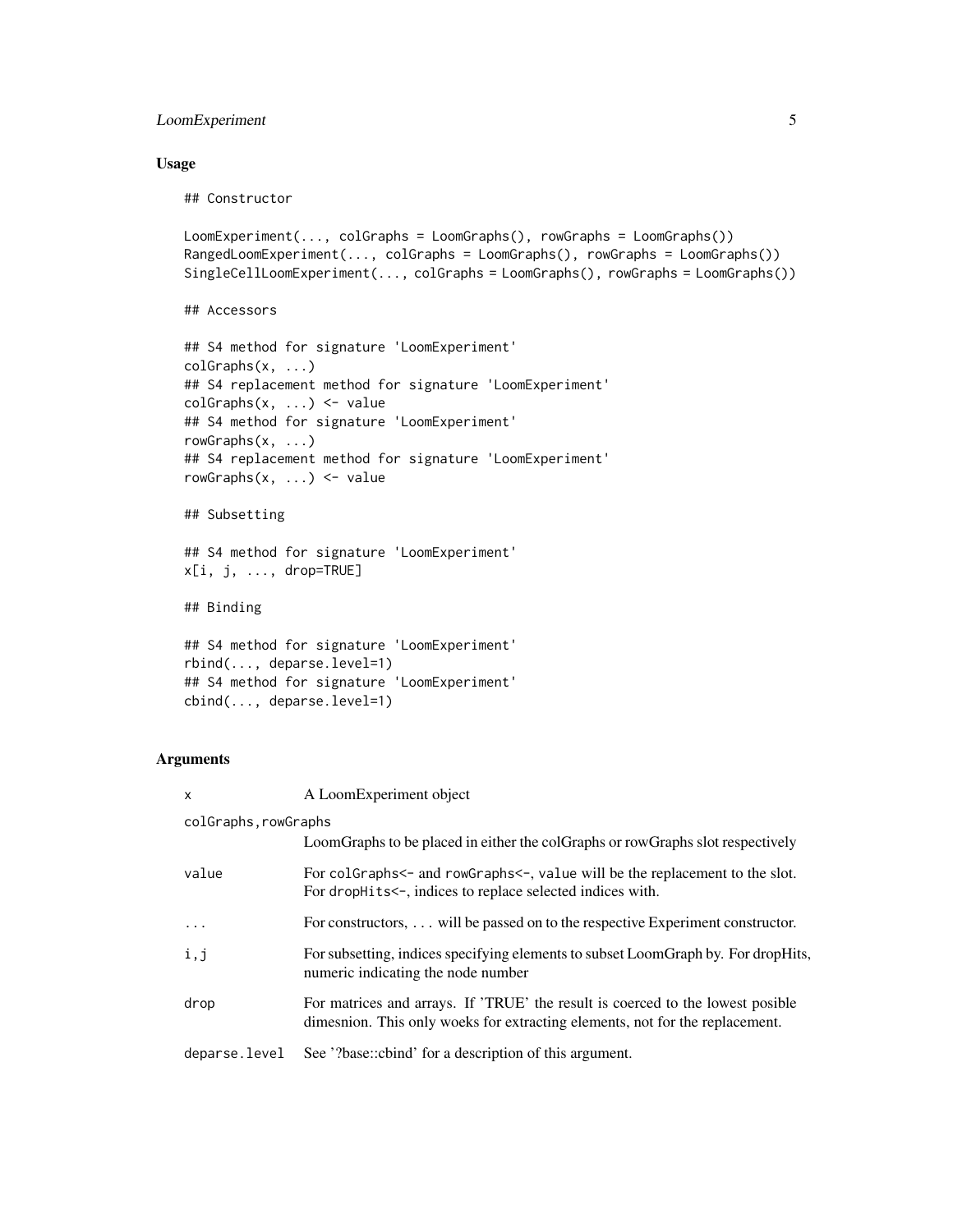### <span id="page-5-0"></span>Details

The LoomExperiment class is a virtual class meant to to act as an interface for other "\_LoomExperiment" classes. It contains two slots:

colGraphs: A LoomGraphs object containing col\_graph data as specified by the loom format.

rowGraphs: A LoomGraphs object containing row\_graph data as specified by the loom format.

The intended use of this class is as an interface that allows various slots and operations necessary for subsequent "\_LoomExperiment" classes to be defined.

The colGraphs and rowGraphs slot stores a LoomGraphs object that stores a graph of edges between vertices and possibly associated weights. These slots may be NULL.

# Value

An object of class LoomExperiment

#### Author(s)

Daniel Van Twisk

#### See Also

[SummarizedExperiment](#page-0-0), [RangedSummarizedExperiment](#page-0-0), [SingleCellExperiment](#page-0-0)

#### Examples

```
## Construction
counts \leq matrix(rpois(100, lambda = 10), ncol=10, nrow=10)
sce <- SingleCellExperiment(assays = list(counts = counts))
scle <- SingleCellLoomExperiment(sce)
# OR
scle <- SingleCellLoomExperiment(assays = list(counts = counts))
# OR
scle <- as(sce, "SingleCellLoomExperiment")
scle
## Get and replace rowGraphs and colGraphs
colGraphs(scle)
rowGraphs(scle)
a \leftarrow c(1, 2, 3)b \leq c(3, 2, 1)w <- c(100, 10, 1)
lg <- LoomGraph(a, b, weight=w)
lgs <- LoomGraphs(lg, lg)
names(lgs) <- c('lg1', 'lg2')
lgs
colGraphs(scle) <- lgs
rowGraphs(scle) <- lgs
```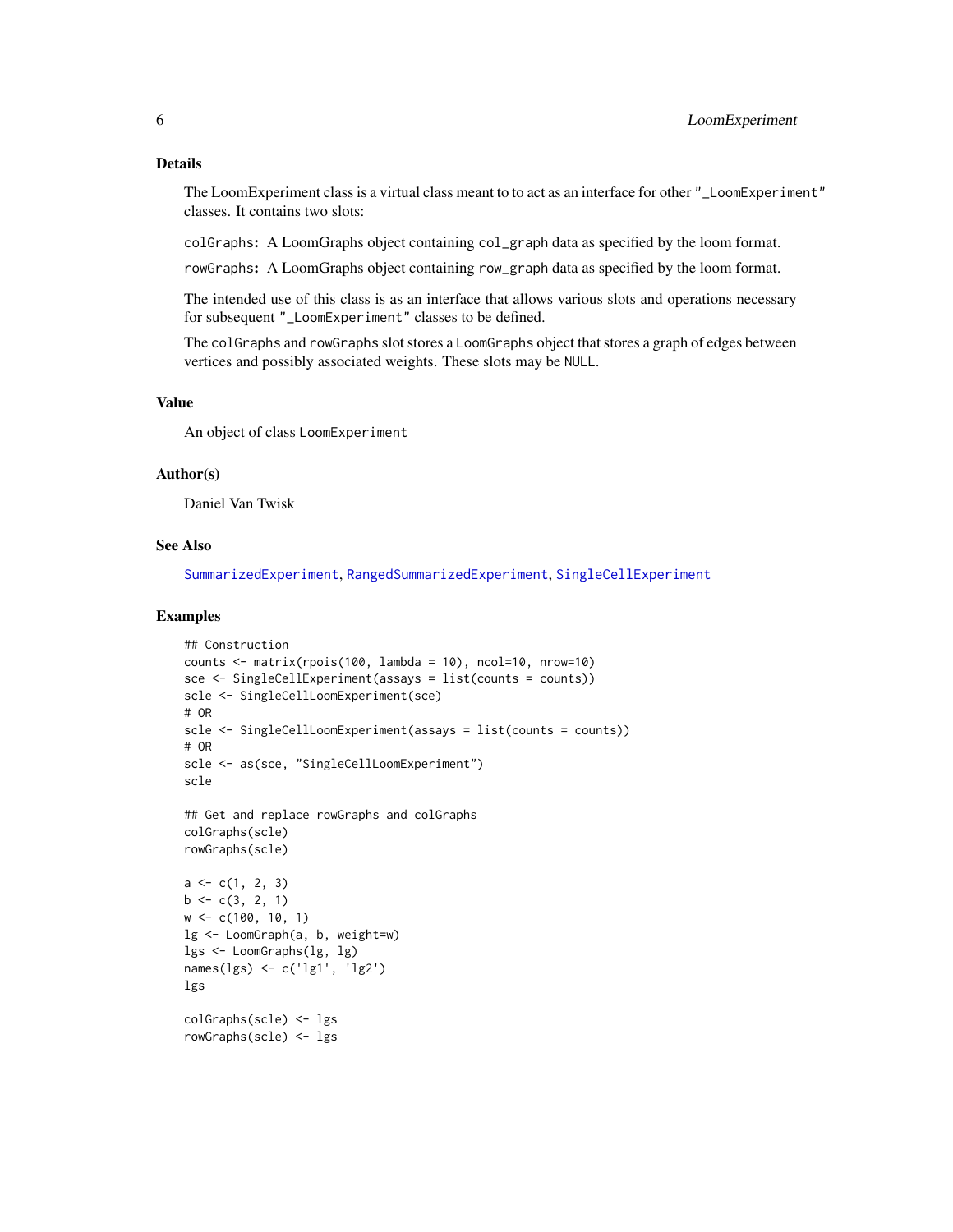#### <span id="page-6-0"></span>LoomFile 7

```
colGraphs(scle)
rowGraphs(scle)
colGraphs(scle)[[1]]
rowGraphs(scle)[[1]]
## Subsetting
scle2 <- scle[c(1, 3), 1:2]
colGraphs(scle2)[[1]]
rowGraphs(scle2)[[1]]
```
LoomFile *LoomFile objects*

### <span id="page-6-1"></span>Description

A LoomFile class represents a loom file based on the Linnarson Lab's [http://linnarssonlab.org/loompy/index.html.](#page-0-0) A loom file is encoded as an hdf5 file. A loom file consists of a main matrix, optional additional layers, a variable number of row and column annotations and sparse graph objects. It is used to efficienctly stroe very large omics datasets.

The LoomFile class extends the functionality of the [BiocFile](#page-0-0) from the BiocIO package.

#### Author(s)

Daniel Van Twisk

<span id="page-6-2"></span>LoomGraph *LoomGraph class*

#### Description

The LoomGraph class extends the [SelfHits](#page-0-0) class. The SelfHits class represents a set of hits between a set of left node and right nodes. Only the Hits are stored in a SelfHits object. The LoomGraph class is meant to store graph information and was created to be used in conjunction with the LoomExperiment class. Its purpose is to store either a col\_graph or row\_graph as specified by the loom file format. Attributes from and to indicate an edge between two vertices. The w column indicates the weight of the corresponding edge and is optional.

### Usage

```
LoomGraph(from, to, nnode=max(from, to), ..., weight=NULL)
## S4 method for signature 'LoomGraph'
rbind(..., deparse.level=1)
## S4 method for signature 'LoomGraph'
cbind(..., deparse.level=1)
```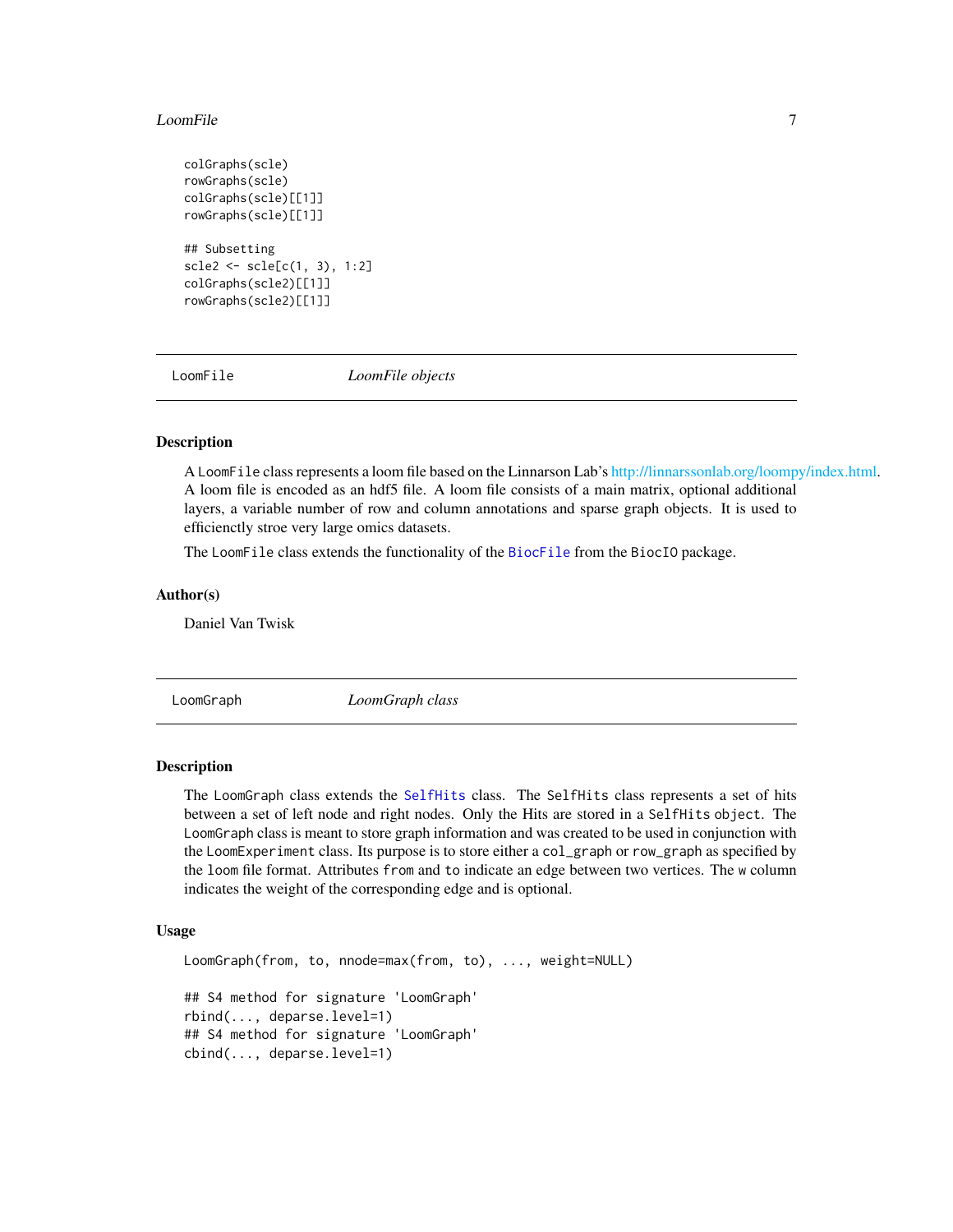# <span id="page-7-0"></span>Arguments

| $\cdot$       | Arguments to pass to the SelfHits constructor.                           |
|---------------|--------------------------------------------------------------------------|
| from          | A numeric vector of nodes indicating one side of the graph's edge.       |
| to            | A numeric vector of node indicating the second side of the graph's edge. |
| nnode         | An integer indicating the maximum number of nodes in the graph.          |
| weight        | A numeric vector indicating the weight between the prospective edges.    |
| deparse.level | See '?base::cbind' for a description of this argument                    |

#### Value

A LoomGraph object is returned from the constructor.

#### Author(s)

Daniel Van Twisk

# See Also

[LoomExperiment](#page-3-2), [LoomGraphs](#page-7-1), [SelfHits](#page-0-0)

### Examples

```
## Construction
a \leftarrow c(1, 2, 3)b \leftarrow c(3, 2, 1)w <- c(100, 10, 1)
df <- DataFrame(a, b, w)
lg <- as(df, "LoomGraph")
# OR
lg <- LoomGraph(a, b, weight=w)
lg
## Subsetting
lg[c(1, 2)]
lg[-c(2)]
```
<span id="page-7-1"></span>LoomGraphs *LoomGraphs class*

#### Description

The LoomGraphs class extends the [SimpleList](#page-0-0) class. It is meant to store multiple LoomGraph objects and was created to be used in conjunction with the LoomExperiment class. Its purpose is to store multiple col\_graph or row\_graph as specified by the loom file format. Only LoomGraph obects may be stored in a LoomGraphs object.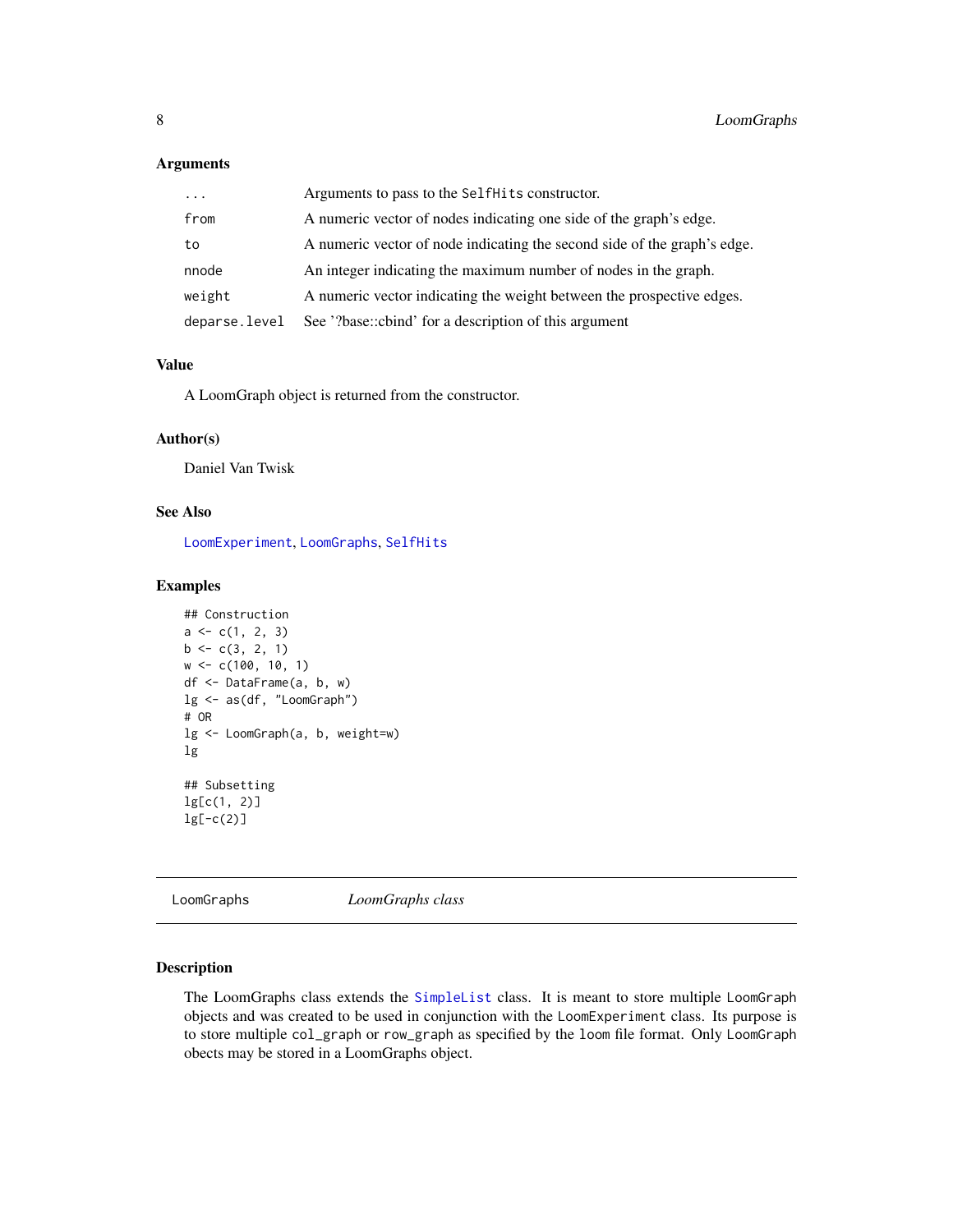# <span id="page-8-0"></span>LoomGraphs 9

# Usage

LoomGraphs(...)

```
## S4 method for signature 'LoomGraphs'
rbind(..., deparse.level=1)
## S4 method for signature 'LoomGraphs'
cbind(..., deparse.level=1)
```
# Arguments

... LoomGraph objects. deparse.level See '?base::cbind' for a description of this argument

# Value

A LoomGraphs object is returned from the constructor.

#### Author(s)

Daniel Van Twisk

#### See Also

[LoomExperiment](#page-3-2), [LoomGraph](#page-6-2), [SimpleList](#page-0-0)

# Examples

```
## Construction
lg1 <- LoomGraph(c(1, 2, 3), c(3, 2, 1), weight=c(4, 7, 8))
lg2 <- LoomGraph(c(3, 3, 1), c(3, 1, 2))
lgs <- LoomGraphs(lg1, lg2)
lgs
```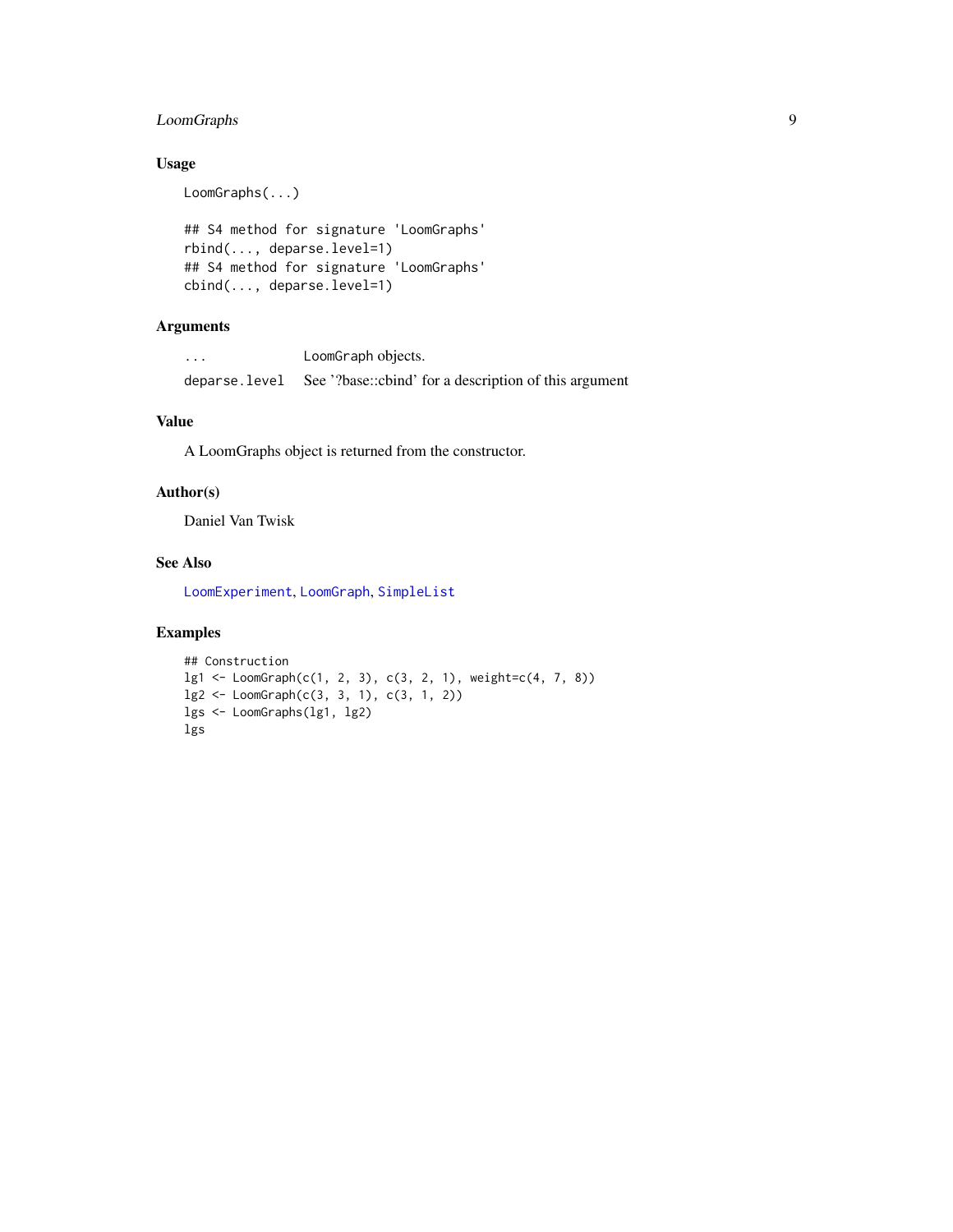# <span id="page-9-0"></span>**Index**

∗ datasets L1\_DRG\_20\_example.loom, [4](#page-3-0) [,LoomExperiment,ANY,ANY,ANY-method *(*LoomExperiment*)*, [4](#page-3-0) [,LoomExperiment,ANY-method *(*LoomExperiment*)*, [4](#page-3-0) [,LoomExperiment-method *(*LoomExperiment*)*, [4](#page-3-0) [,RangedLoomExperiment,ANY,ANY,ANY-method *(*LoomExperiment*)*, [4](#page-3-0) [,RangedLoomExperiment,ANY-method *(*LoomExperiment*)*, [4](#page-3-0) [,RangedLoomExperiment-method *(*LoomExperiment*)*, [4](#page-3-0) [,SingleCellLoomExperiment,ANY,ANY,ANY-method LoomGraphs, *[8](#page-7-0)*, [8](#page-7-0) *(*LoomExperiment*)*, [4](#page-3-0) [,SingleCellLoomExperiment,ANY-method *(*LoomExperiment*)*, [4](#page-3-0) [,SingleCellLoomExperiment-method *(*LoomExperiment*)*, [4](#page-3-0)

BiocFile, *[7](#page-6-0)*

cbind,LoomExperiment-method *(*LoomExperiment*)*, [4](#page-3-0) cbind,LoomGraph-method *(*LoomGraph*)*, [7](#page-6-0) cbind,LoomGraphs-method *(*LoomGraphs*)*, [8](#page-7-0) cbind, SingleCellLoomExperiment-method *(*LoomExperiment*)*, [4](#page-3-0) colGraphs *(*LoomExperiment*)*, [4](#page-3-0) colGraphs,LoomExperiment-method *(*LoomExperiment*)*, [4](#page-3-0) colGraphs<- *(*LoomExperiment*)*, [4](#page-3-0) colGraphs<-,LoomExperiment-method *(*LoomExperiment*)*, [4](#page-3-0)

export *(*export-methods*)*, [2](#page-1-0) export,LoomExperiment,LoomFile,ANY-method *(*export-methods*)*, [2](#page-1-0) export-methods, [2](#page-1-0)

import *(*import-methods*)*, [3](#page-2-0) import,LoomFile,ANY,ANY-method *(*import-methods*)*, [3](#page-2-0) import-methods, [3](#page-2-0)

L1\_DRG\_20\_example *(*L1\_DRG\_20\_example.loom*)*, [4](#page-3-0) L1\_DRG\_20\_example.loom, [4](#page-3-0) LoomExperiment, *[2,](#page-1-0) [3](#page-2-0)*, [4,](#page-3-0) *[8,](#page-7-0) [9](#page-8-0)* LoomExperiment-class *(*LoomExperiment*)*, [4](#page-3-0) LoomFile, *[2,](#page-1-0) [3](#page-2-0)*, [7](#page-6-0) LoomFile-class *(*LoomFile*)*, [7](#page-6-0) LoomGraph, [7,](#page-6-0) *[9](#page-8-0)* LoomGraph-class *(*LoomGraph*)*, [7](#page-6-0) LoomGraphs-class *(*LoomGraphs*)*, [8](#page-7-0)

RangedLoomExperiment *(*LoomExperiment*)*, [4](#page-3-0) RangedLoomExperiment-class *(*LoomExperiment*)*, [4](#page-3-0) RangedSummarizedExperiment, *[6](#page-5-0)* rbind,LoomExperiment-method *(*LoomExperiment*)*, [4](#page-3-0) rbind,LoomGraph-method *(*LoomGraph*)*, [7](#page-6-0) rbind,LoomGraphs-method *(*LoomGraphs*)*, [8](#page-7-0) rbind, SingleCellLoomExperiment-method *(*LoomExperiment*)*, [4](#page-3-0) rowGraphs *(*LoomExperiment*)*, [4](#page-3-0) rowGraphs,LoomExperiment-method *(*LoomExperiment*)*, [4](#page-3-0) rowGraphs<- *(*LoomExperiment*)*, [4](#page-3-0) rowGraphs<-,LoomExperiment-method *(*LoomExperiment*)*, [4](#page-3-0)

SelfHits, *[7,](#page-6-0) [8](#page-7-0)* show,LoomExperiment-method *(*LoomExperiment*)*, [4](#page-3-0) show,RangedLoomExperiment-method *(*LoomExperiment*)*, [4](#page-3-0)